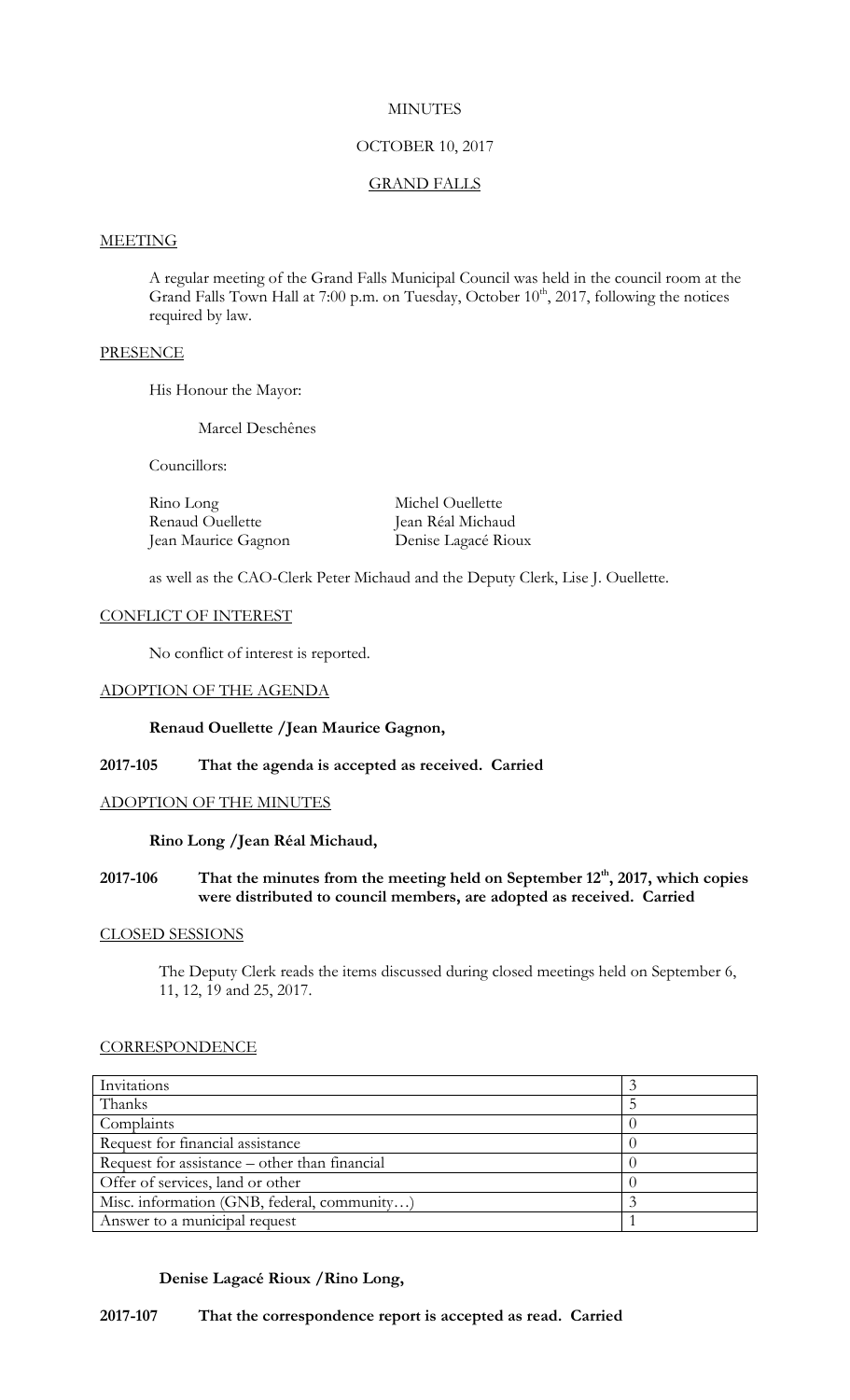### DRINKING WATER

The potable water analyses for September 2017 were received showing « potable water » results.

### **Jean Réal Michaud / Rino Long,**

## **2017-108 That the potable water analysis received for September 2017 are received and filed. Adopted**

#### MOTIONS AND COMMITTEE REPORTS

#### PUBLIC WORKS

Among the work done in September by the Public Works Department, the following are noted:

-Installation of new water and sewer services on Rioux Street;

-A leak was repaired on Ouellette Street;

-Lawns and asphalt were repaired following miscellaneous jobs;

-Cleaning of some catch basins;

-Replace lights at the municipal garage with LED.

Electrical boilers – municipal garage

### **Renaud Ouellette / Michel "Rocky" Ouellette,**

**2017-109 That the Grand Falls Town Council accepts the tender received from Frank's Plumbing and Heating in the amount of \$68,425 plus tax for the purchase and installation of electrical boilers at the municipal garage. Carried**

Other price received: Beaulieu Plumbing and Mechanical Inc. \$87,690.

Road salt trucking

**Renaud Ouellette / Jean Maurice Gagnon,**

**2017-110 That the Grand Falls Town Council accepts the tender received from Frederick Dunster & Sons Ltd. in the amount of \$14.85 per metric ton plus tax for the road salt trucking. Carried**

| Other prices received: Brennan Farms Ltd. | \$20.97 |
|-------------------------------------------|---------|
| Carvell Goodine & Sons                    | \$21.00 |
| Valcon Ltd                                | \$29.50 |

Councillor Ouellette notes the collaboration received from the department head and the employees during this very busy year.

## PLANNING

A total of 24 permits were given in September for a value of \$1,533,561. The total evaluation for the year to date is \$9,646,754.

Zoning amendment – Ennishone Road

**Renaud Ouellette / Jean Maurice Gagnon,**

**2017-111 That Town Council publish a notice in the Étoile, Nord-Ouest edition and Victoria Star newspapers in accordance with Section 68 of the Community Planning Act, advising of its intention to amend the Zoning By-Law to rezone the property having the PID 65095838, belonging to the Town of Grand Falls and located along Ennishone Road in Grand Falls, NB.** 

**For the purpose of the Zoning By-Law, the zoning would change as follows:**

 **Amend the zoning for certain parts of the property having the PID 65095838 from a Single and two-unit residential (R2B) and a Single, two-unit and multiple residential (R2C) zone to a Resources (RES) zone.**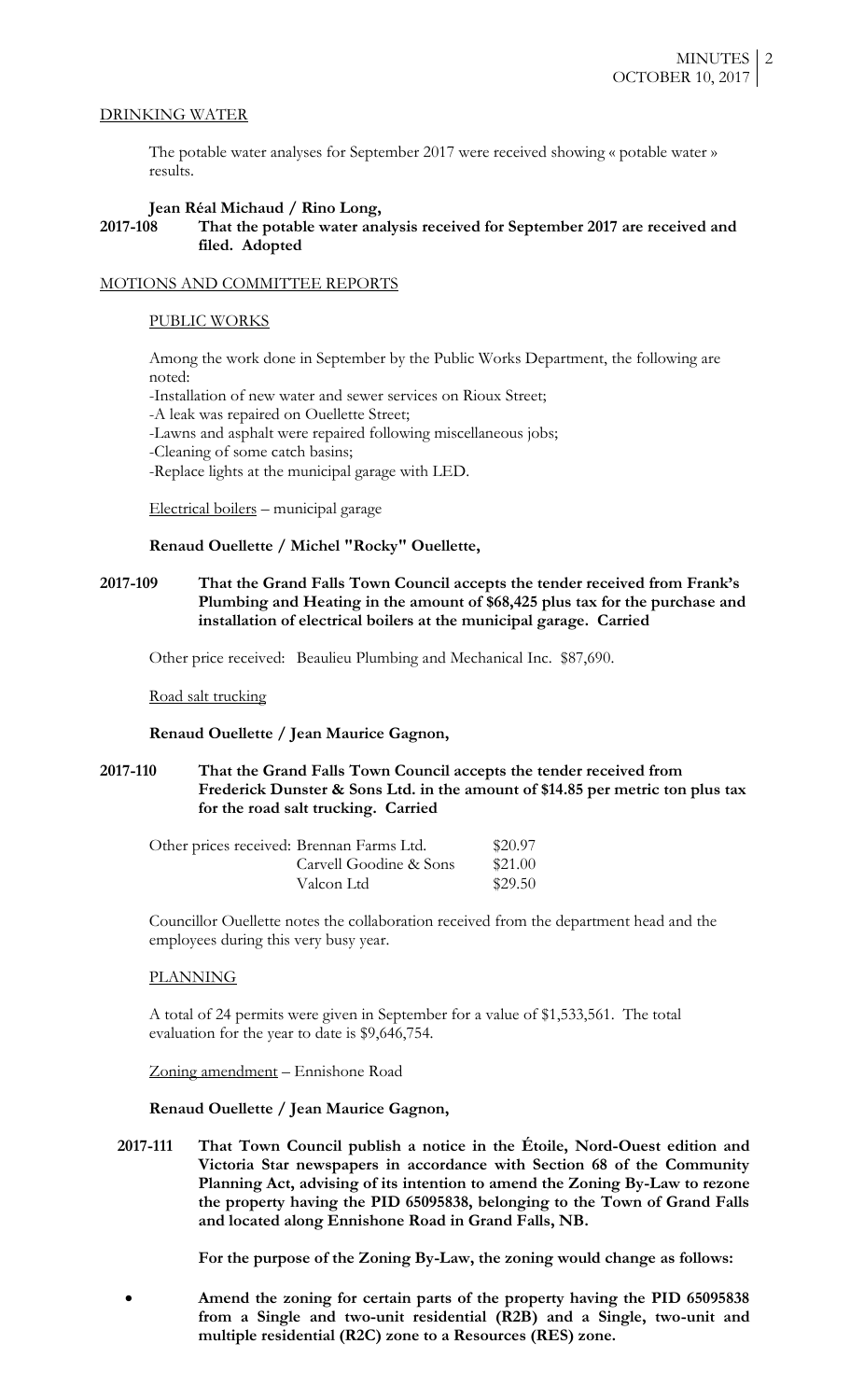**The purpose of the amendment is to allow a municipal installation or use.**

**Council will meet at the Town Hall on Tuesday, November 14th, 2017 at 7 p.m. to study objections to the proposed amendments.** 

**That the Town Clerk take care, in the name and for the Council, of publishing the public notice prescribed by section 68 of the Community Planning Act. Carried**

Planning Advisory Committee's opinion – Ennishone Road

**Renaud Ouellette / Michel "Rocky" Ouellette,**

### **2017-112 That the opinion of the Planning Advisory Committee be requested in the matter of the proposed zoning amendment on Ennishone Road. Carried**

#### ENVIRONNEMENT

Tree trimming continues. Councillor Ouellette thanks the CAO for coordinating the task.

### **FIRE**

The Department wishes to remind people to clean their chimney before using it. The smoke detector inspection campaign is over for this year. Councillor M. Ouellette reads the list of calls answered in September.

#### JEUX DE L'ACADIE

The members of the organising committee have gone to Fredericton for a debriefing concerning the 2017 games. They will do the same for the Miramichi games in 2018.

### MARCHÉ AGRICOLE

The season is almost at its end. The Christmas market will remain at the market this year although the CEPSC was offered.

### RECREATION, TOURISM AND CULTURE

Minor hockey and figure skating season has begun. The golf course will close for the season next week. The camping has been closed since September 17. It was a record year for the camping and the employees are thanked for this success. The Malabeam Centre closed on October 6<sup>th</sup>.

## POLICE

The annual police chief convention was held in Grand Falls. Good comments were received concerning the facilities and the region.

Thefts continue to rise. The chief assures that these thefts are being investigated. In the meantime, residents are strongly encouraged to lock their doors.

People are informed that Trick or Treat hours are from 2 to 8 p.m. again this Halloween. The police stopped 136 individuals in September for miscellaneous infractions.

### LIBRARY

Alexandra Fergusson is the library's new director. Lori Ann Carroll's upcoming retirement is noted.

#### BUSINESS DEVELOPMENT CORPORATION

The Christmas parade will take place on December  $9<sup>th</sup>$  at 7 p.m.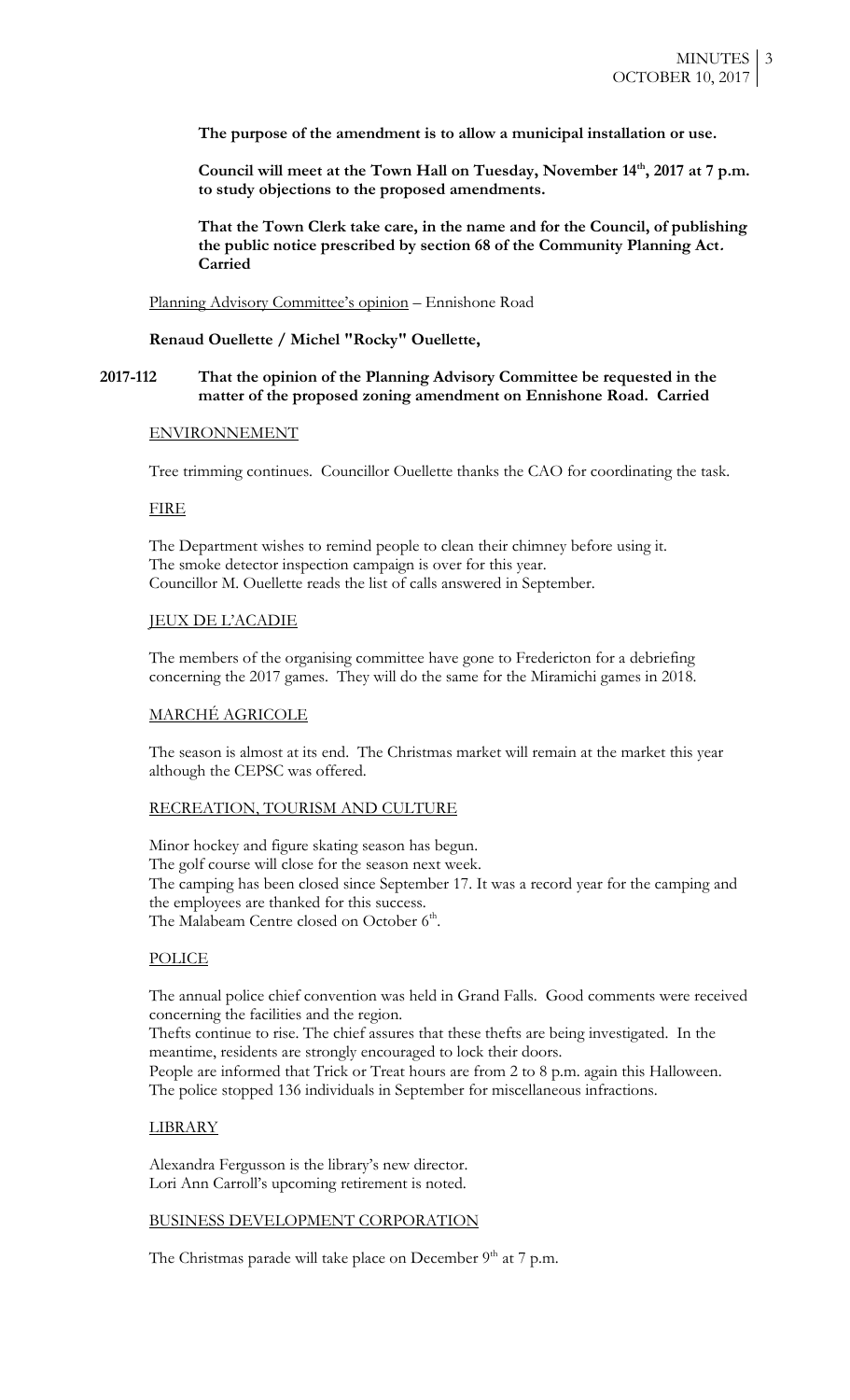#### 2018 budget

#### **Denise Lagacé Rioux / Rino Long,**

**2017-113 That the Grand Falls Town Council authorizes the CAO-Clerk to publish the budget of the Grand Falls Business Development Corporation Inc., its intention to approve the budget, the importance of the extraordinary contribution required for the implementation of the budget, its intention to proclaim a by-law for the imposition of an extraordinary contribution for the improvement of business, and to deliver it to the board of directors of the Grand Falls Business Development Corporation Inc. as well as the time limit for opposition to the budget**. **Carried**

#### FINANCE

Revenues in the general fund are at 76.9% and expenses are at 76.3%. In the water and sewer fund, revenues are at 76.6% and expenses at 63.1%. A surplus is expected in both funds.

#### UNFINISHED BUSINESS

Nowlan Street – local improvements

Mayor Deschênes explains the looping of services planned from Nowlan to Bélanger streets. This will avoid future breaks in service and boil orders. The cost will be reimbursed to the Town when the developer sells the lots along Nowlan Street.

The Deputy Clerk reads the first reading in full of local improvement by-law 2017-01.

Renaud Ouellette / Jean Maurice Gagnon,

that the first reading of Local Improvement By-Law 2017-01 is adopted as read. Carried

The Deputy clerk reads the second reading in title.

Denise Lagacé Rioux / Jean Réal Michaud,

that the second reading of Local Improvement By-Law 2017-01 is adopted as read. Carried

Ennishone Road – amendment to the municipal plan and zoning

Éric Gagnon presents the municipal plan amendment for the rezoning proposed by the town of Grand Falls. Mayor Deschenes explains that the vacant land will serve to store snow and soil for the region of St-Georges.

### NEW BUSINESS

Light it up blue

The Mayor explains the blue lights in town in support of Autism.

Women's History Month

The Deputy Mayor reads an article published by the Government of Canada on the occasion of Women's History Month. The Mayor notes that women are very well represented within municipal employees.

OTHERS – Council, public and media interventions

- Council intervention

UMNB meeting – Councillor Gagnon notes that the Mayor gave a very nice presentation on our facilities at the UMNB meeting.